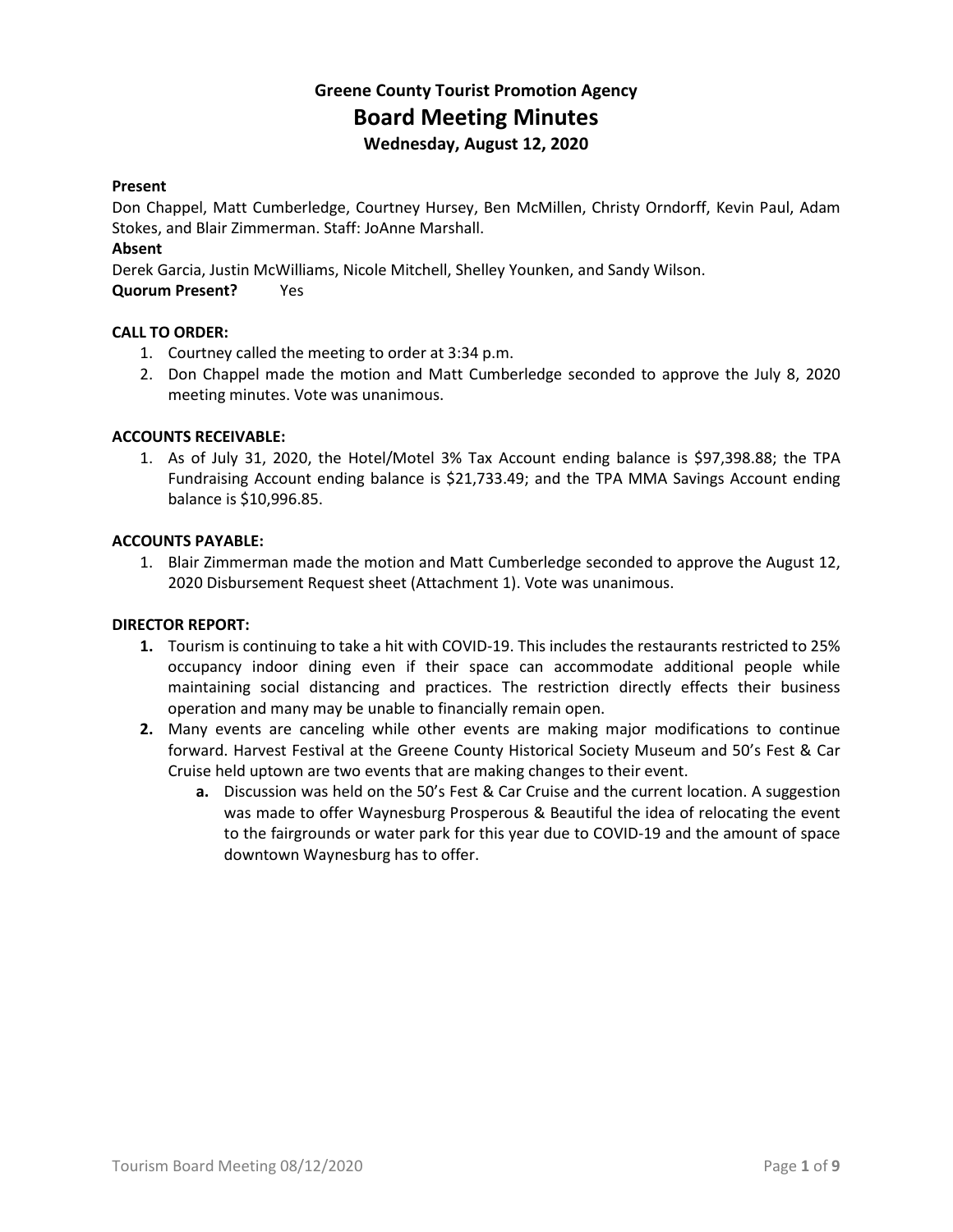# **COMMITTEE REPORTS**

# **Advertising**

- 1. Kevin Paul made the motion and Don Chappel seconded to approve the 2021 VisitPA marketing package for \$10,234.38. It includes a ¼-page ad in the 2021 Happy Traveler, online leads, custom content article and e-newsletter promotion. Vote was unanimous.
- 2. Don Chappel made the motion and Kevin Paul seconded to approve a co-opportunity for Tourism Partners to be included in our ¼-page print ad of the 2021 Happy Traveler. One space is available for \$500. Vote was unanimous.

# **Bylaws**

*Nothing to report at this time.*

# **Finance**

- 1. Matt Cumberledge made the motion and Kevin Paul seconded to approve the 2019 Financial Report (Attachment 2). Vote was unanimous.
- 2. Don Chappel made the motion and Matt Cumberledge seconded to approve the  $1<sup>st</sup>$  half of 2020 Financial Report (Attachment 3). Vote was unanimous.

# **Fundraising**

*Nothing to report at this time.*

# **Grants**

- 1. Matt Cumberledge made the motion and Christy Orndorff seconded to approve the Lippencott Alpaca advertising grant revision to promote individual tours instead of the Open House event that was canceled due to COVID-19. Vote was unanimous.
- 2. Ben McMillen made the motion and Blair Zimmerman seconded to approve all 2020 advertising grant recipients the opportunity to resubmit a revision for alternative advertising plans due to COVID-19. Recipients will be contacted individually by JoAnne. Vote passed with Matt Cumberledge, Christy Orndorff, and Kevin Paul abstaining.

# **Hotel/Motel Tax**

1. Hotel occupancy for June 2020 was 35.6% with an average daily room rate of \$77.59 and revenue per available room at \$27.63.

#### **Long-Range Strategic Planning**

*Nothing to report at this time.*

#### **Partnership**

*Nothing to report at this time.*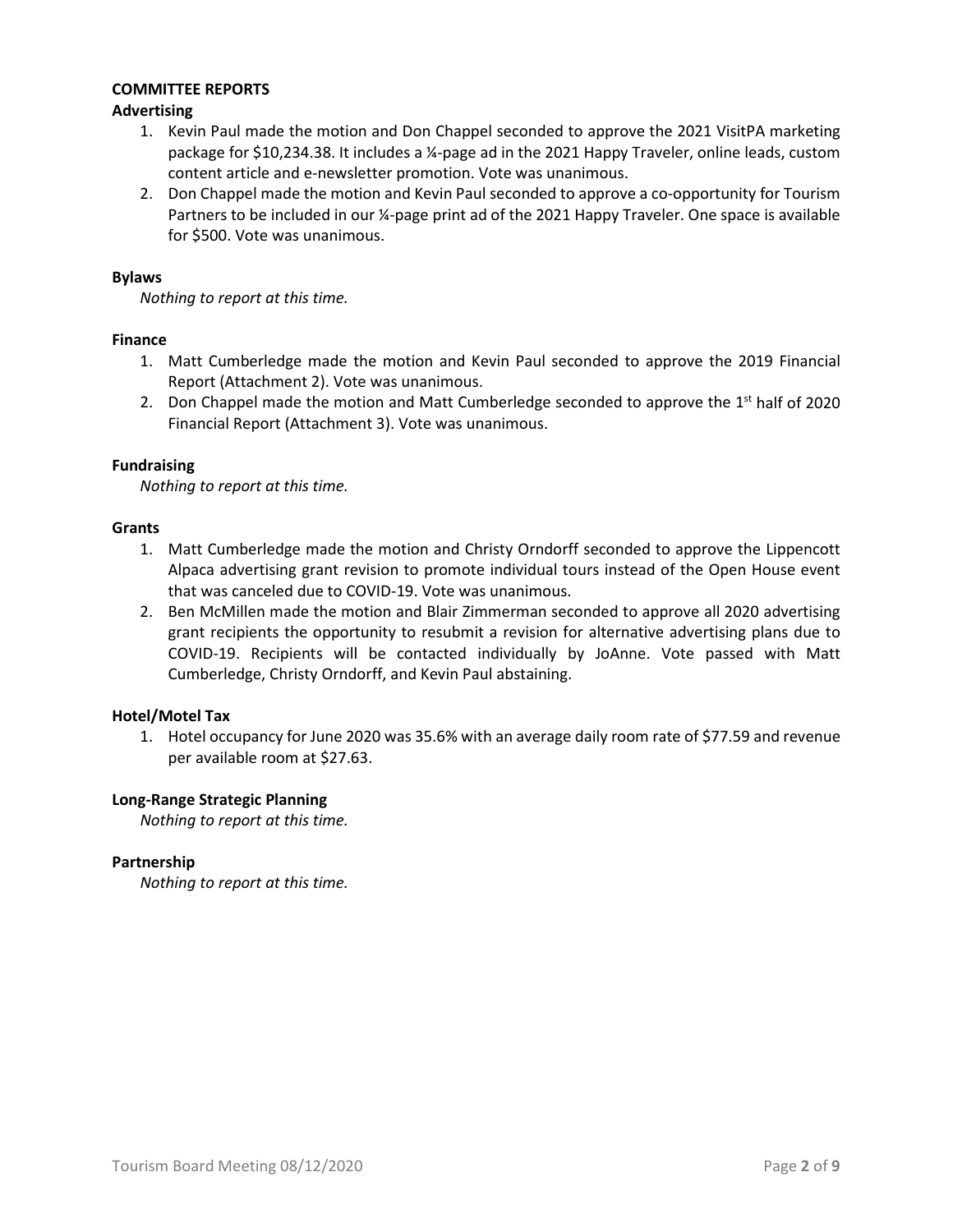#### **OLD BUSINESS:**

- 1. Video shooting for the driving tours will begin in the next two weeks.
- 2. Ann Bargerstock asked for a delay for personal reasons on the shooting of the  $25<sup>th</sup>$  Anniversary video.
- 3. The Hotel Tax Ordinance is currently with the County Solicitor. The County will need a 30-day Public Notice period prior to any action. Blair Zimmerman discussed the possibility of delaying the ordinance due to the current economic situation.
- 4. PNG Outdoor Services is working on a proposal for the installation for the Greene River Trail project. The earliest any work could be done is in September. The Department of Recreation is interested in moving forward sooner with in-house installation, but the project specifics may be best with an outside company's experience. Three other companies declined the project.

# **NEW BUSINESS:**

- 1. Matt Cumberledge shared the possibility of partnering with Visit Mountaineer Country Convention & Visitors' Bureau. The opportunity came about from a joint Monongalia County and Greene County meeting.
- 2. Ben McMillen and Christy Orndorff discussed the future marketing strategy for Elopement-style weddings. With 50% cancellations in the wedding industry and a projected revenue loss of 60% to 70%, we need to look at capturing the smaller wedding market and working with local vendors to provide resources. A second meeting will be held in September.
- 3. Kevin Paul made the motion and Matt Cumberledge seconded to approve a road rally style event with the Greene County United Way on October 24. Vote was unanimous.
- 4. JoAnne presented the CARES Act Funding proposal budget and sample event signage. Kevin made the motion and Matt Cumberledge seconded to approve the \$50,000 promotional campaign to include event signage, business location signage, open banners, promotion materials at the Welcome Center, digital promotion, website development, radio promotion and print promotion. Vote was unanimous.

#### **PUBLIC COMMENT:**

*Nothing to report at this time.*

#### **ADJOURNMENT:**

1. The meeting adjourned at 4:55 p.m. by a motion from Matt Cumberledge and seconded by Blair Zimmerman. The next meeting will be at the Greene County Fairgrounds on Wednesday, September 9 at 3:30 p.m.

*Minutes submitted by JoAnne Marshall, Tourism Director.*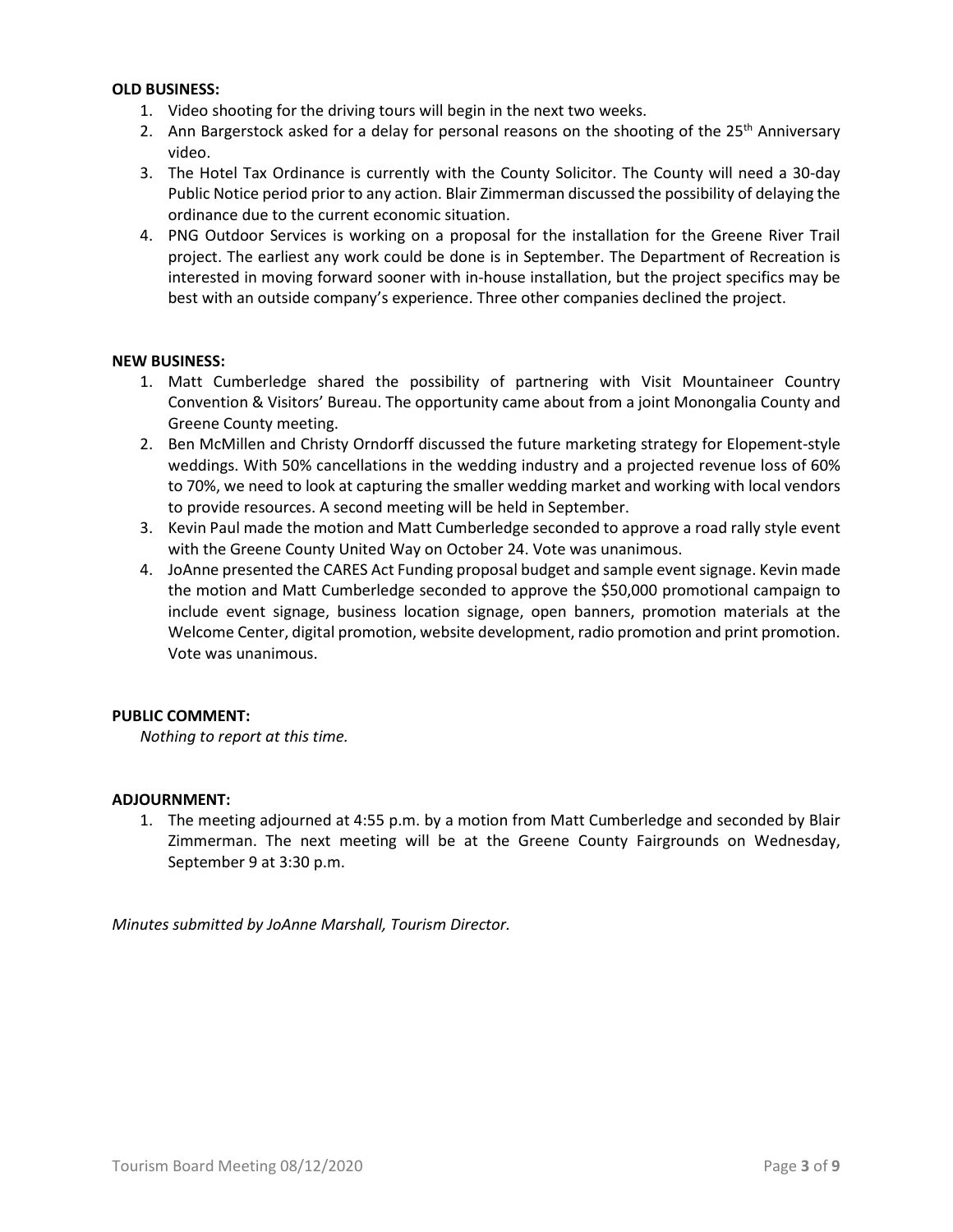# **Greene County Tourist Promotion Agency**

# **Disbursement Request - FY 2020 - Q3**

# **Wednesday, August 12, 2020**

| Date       | Invoice #  | Vendor                | Memo                         | HМ | FR | <b>MM</b> | <b>Amount</b> |
|------------|------------|-----------------------|------------------------------|----|----|-----------|---------------|
|            |            |                       | Online Forms with            |    |    |           |               |
| 07/27/2020 |            | Laick Design          | Database Backups             | χ  |    |           | 100.00        |
|            |            |                       | July Tourism Radio           |    |    |           |               |
| 07/31/2020 | 20070013   | <b>WANB Radio</b>     | $(14$ spots)                 | χ  |    |           | 280.00        |
|            |            |                       | Amish Country                |    |    |           |               |
|            |            | <b>CTM Media</b>      | <b>Distribution (August</b>  |    |    |           |               |
| 08/01/2020 |            | Group, Inc.           | 2020)                        | χ  |    |           | 424.58        |
|            |            | Pennsylvania          | <b>Brochure Distribution</b> |    |    |           |               |
| 08/01/2020 | GCTPA0820P | On Display            | (August 2020)                | χ  |    |           | 336.00        |
| 08/03/2020 | 41784      | <b>Direct Results</b> | <b>COVID Event Signage</b>   | x  |    |           | 7,779.40      |

# **TOTAL REQUESTED THIS REPORT \$ 8,919.98**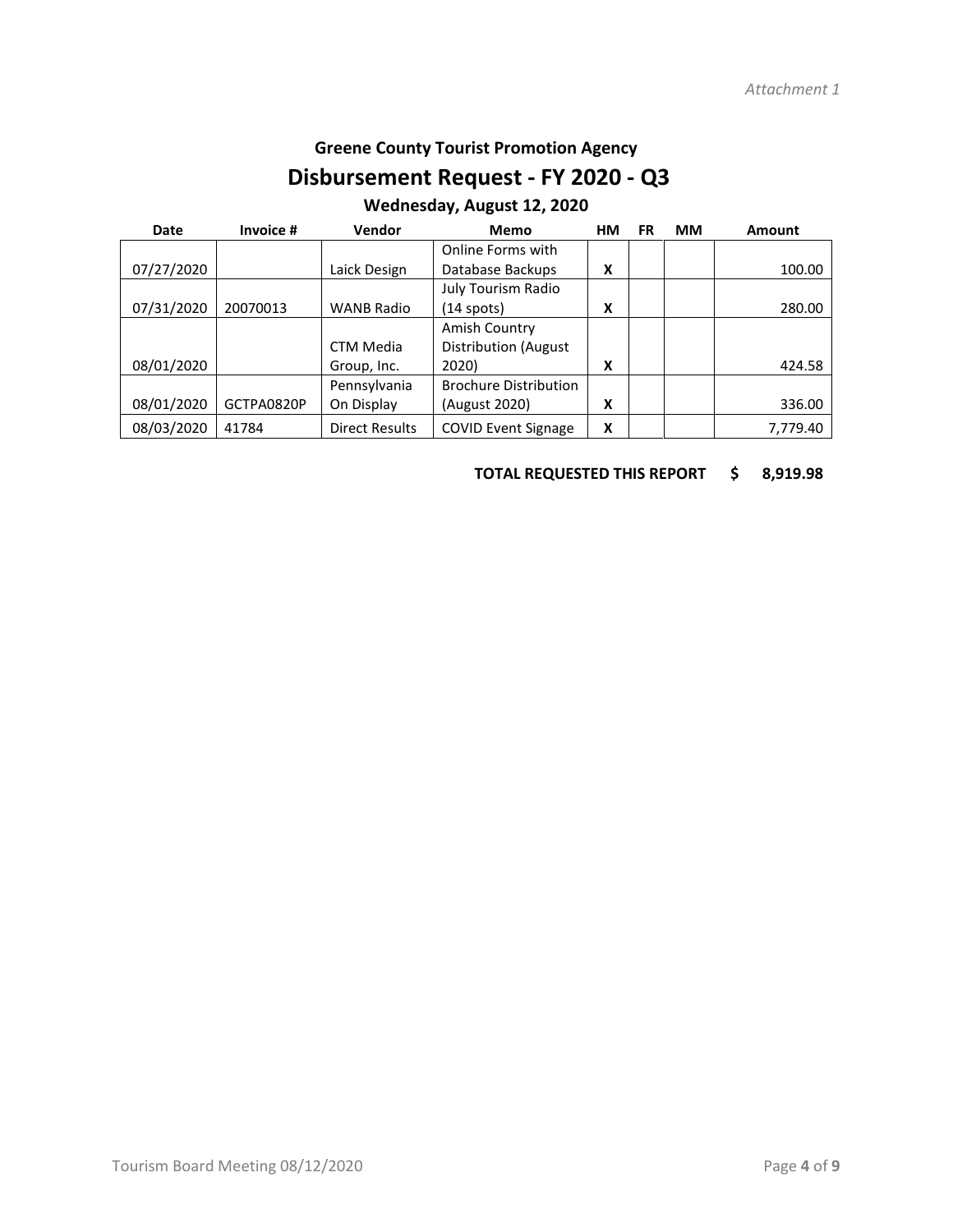# **Greene County Tourist Promotion Agency Profit & Loss Budget vs. Actual January through December 2019**

|                                      | Jan - Dec<br>19 | <b>Budget</b> | \$ Over<br><b>Budget</b> | $%$ of<br><b>Budget</b> |
|--------------------------------------|-----------------|---------------|--------------------------|-------------------------|
| <b>Ordinary Income/Expense</b>       |                 |               |                          |                         |
| <b>Income</b>                        |                 |               |                          |                         |
| <b>Bounced Checks Income</b>         | 0.00            |               |                          |                         |
| 43310 County Personnel Contribution  | 46,575.99       | 38,200.00     | 8,375.99                 | 121.93%                 |
| 43110 Hotel/Motel Tax                | 166,889.70      | 165,000.00    | 1,889.70                 | 101.15%                 |
| 43115 Charges for Services           |                 |               |                          |                         |
| <b>Advertising Sales</b>             |                 |               |                          |                         |
| <b>Co-Op Advertising Sales</b>       | 1,500.00        | 1,500.00      | 0.00                     | 100.0%                  |
| <b>Visitor Guide Ad Sales</b>        | 6,675.00        | 6,500.00      | 175.00                   | 102.69%                 |
| <b>Total Advertising Sales</b>       | 8,175.00        | 8,000.00      | 175.00                   | 102.19%                 |
| <b>Inventory Sales</b>               | 906.80          | 1,000.00      | (93.20)                  | 90.68%                  |
| <b>Partnership Dues</b>              | 6,410.00        | 6,700.00      | (290.00)                 | 95.67%                  |
| <b>Print &amp; Copy</b>              | 56.00           |               |                          |                         |
| Seminar/Training                     | 35.00           |               |                          |                         |
| <b>Tours</b>                         | 1,050.00        |               |                          |                         |
| Total 43115 · Charges for Services   | 16,632.80       | 15,700.00     | 932.80                   | 105.94%                 |
| 43205 · Interest Income              | 1,021.04        | 600.00        | 421.04                   | 170.17%                 |
| 48900 · Shipping and Delivery Income | 13.00           |               |                          |                         |
| <b>Total Income</b>                  | 231, 132.53     | 219,500.00    | 11,632.53                | 105.3%                  |
| 2018 Grant Carry-Over                | 10,800.00       |               |                          |                         |
| <b>Gross Profit</b>                  | 241,932.53      | 219,500.00    | 22,432.53                | 110.22%                 |
| <b>Expense</b>                       |                 |               |                          |                         |
| 62745 Tour Expenses                  | 1,574.03        |               |                          |                         |
| Personnel/Payroll                    |                 |               |                          |                         |
| 61105 · Salaries & Wages             | 69,015.58       | 68,000.00     | 1,015.58                 | 101.49%                 |
| 61205 · Medical Coverage             | 26,607.11       | 10,800.00     | 15,807.11                | 246.36%                 |
| 61210 · Workers Comp.                | 138.08          | 250.00        | (111.92)                 | 55.23%                  |
| 61215 · Unemployment Comp.           | 755.52          | 1,000.00      | (244.48)                 | 75.55%                  |
| 61221 · Social Security Tax          | 3,924.78        | 4,000.00      | (75.22)                  | 98.12%                  |
| 61222 · Medicare Tax                 | 917.78          | 1,000.00      | (82.22)                  | 91.78%                  |
| 61225 · Life Insurance               | 175.20          | 300.00        | (124.80)                 | 58.4%                   |
| 61230 · Retirement                   | 4,017.66        | 2,500.00      | 1,517.66                 | 160.71%                 |
| <b>Total Personnel/Payroll</b>       | 105,551.71      | 87,850.00     | 17,701.71                | 120.15%                 |
| <b>Services</b>                      |                 |               |                          |                         |
| 62205 · Local Service                | 783.52          | 500.00        | 283.52                   | 156.7%                  |
| 62305 · Postage/Shipping             | 3,069.18        | 5,000.00      | (1,930.82)               | 61.38%                  |
| 62310 · Advertising                  |                 |               |                          |                         |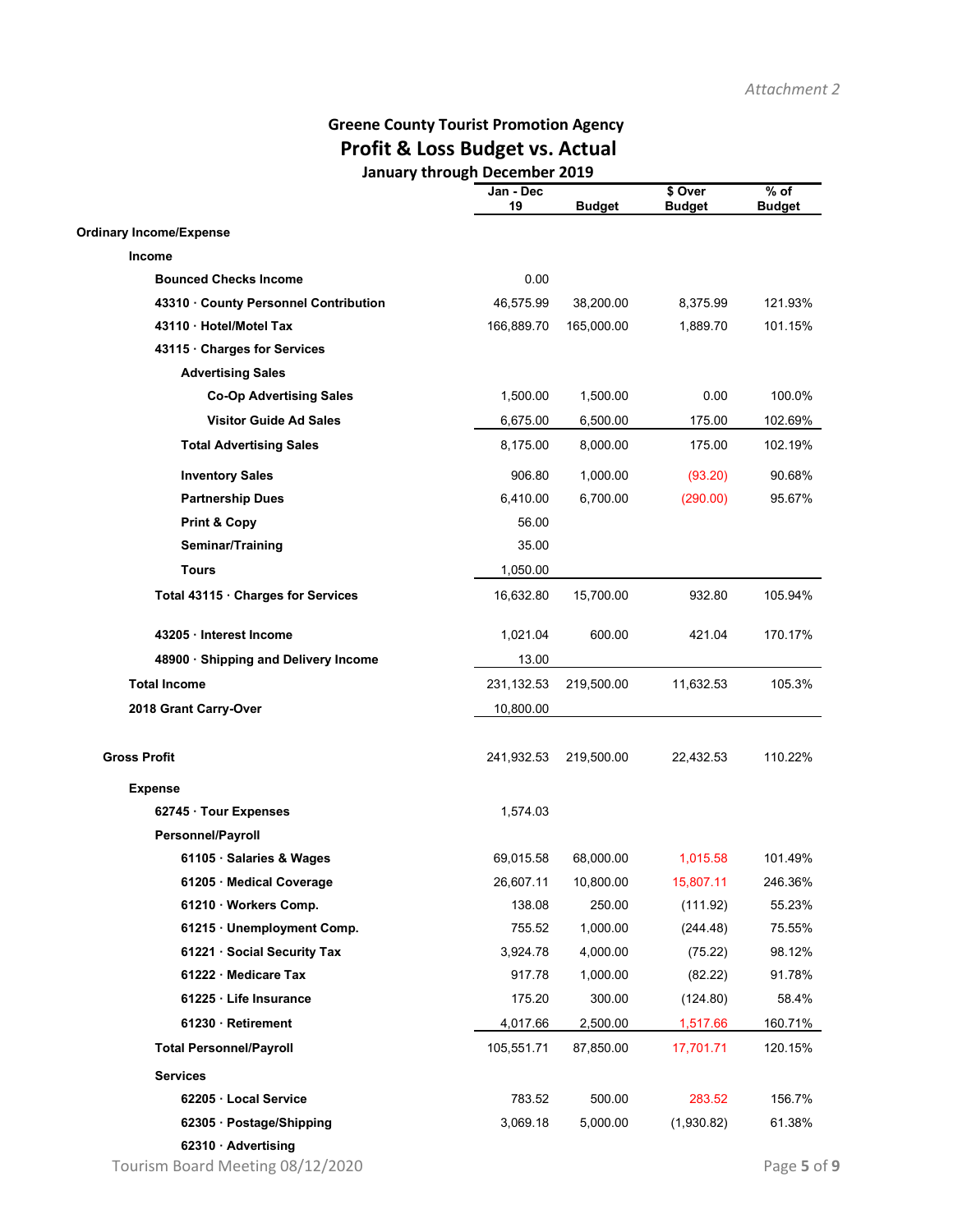| <b>Distribution Program</b>                  | 9,027.00   | 9,100.00   | (73.00)     | 99.2%   |
|----------------------------------------------|------------|------------|-------------|---------|
| TV / Radio                                   | 1,950.00   | 3,000.00   | (1,050.00)  | 65.0%   |
| Print                                        | 34,549.84  | 35,000.00  | (450.16)    | 98.71%  |
| Digital                                      | 16,686.61  | 10,000.00  | 6,686.61    | 166.87% |
| <b>Promotional Materials</b>                 | 1,012.81   | 1,000.00   | 12.81       | 101.28% |
| <b>Vendor Fees</b>                           | 805.00     | 1,000.00   | (195.00)    | 80.5%   |
| Total 62310 · Advertising                    | 64,031.26  | 59,100.00  | 4,931.26    | 108.34% |
| 62405 · Travel Expenses/Mileage              | 1,390.26   | 1,500.00   | (109.74)    | 92.68%  |
| 62605 · Dues & Subscriptions                 | 3,278.68   | 1,500.00   | 1,778.68    | 218.58% |
| 62610 · Printing & Reproduction              | 21,449.16  | 22,000.00  | (550.84)    | 97.5%   |
| 62615 · Employee Development/Conference      | 1,123.66   | 1,250.00   | (126.34)    | 89.89%  |
| 62735 Other Professional Services            | 2,251.96   | 2,000.00   | 251.96      | 112.6%  |
| 62740 · Partnership Meetings                 | 1,761.08   | 3,000.00   | (1,238.92)  | 58.7%   |
| <b>Total Services</b>                        | 99,138.76  | 95,850.00  | 3,288.76    | 103.43% |
| <b>Materials &amp; Supplies</b>              |            |            |             |         |
| 63106 · Merchandise - New Inventory          | 0.00       | 0.00       | 0.00        | 0.0%    |
| 63105 · Supplies                             | 490.48     | 1,000.00   | (509.52)    | 49.05%  |
| <b>Total Materials &amp; Supplies</b>        | 490.48     | 1,000.00   | (509.52)    | 49.05%  |
| 65110 · Tourism Grants                       |            |            |             |         |
| Advertising                                  | 22,700.00  | 21,000.00  | 1,700.00    | 108.1%  |
| Capital                                      | 5,092.65   | 10,000.00  | (4,907.35)  | 50.93%  |
| <b>Donations &amp; Sponsorships</b>          | 350.00     | 300.00     | 50.00       | 116.67% |
| Total 65110 · Tourism Grants                 | 28,142.65  | 31,300.00  | (3, 157.35) | 89.91%  |
| 64125 · Capital Outlay                       | 1,464.91   |            |             |         |
| <b>Indirect Expenses</b>                     |            |            |             |         |
| 65115 · Indirect Administration              | 2,424.95   | 3,300.00   | (875.05)    | 73.48%  |
| <b>Total Indirect Expenses</b>               | 2,424.95   | 3,300.00   | (875.05)    | 73.48%  |
| 62810 · Miscellaneous Service Expenses       |            |            |             |         |
| <b>PA Sales Tax</b>                          | 33.59      | 200.00     | (166.41)    | 16.8%   |
| <b>PayPal Fees</b>                           | 0.00       | 0.00       | 0.00        | $0.0\%$ |
| Total 62810 · Miscellaneous Service Expenses | 33.59      | 200.00     | (166.41)    | 16.8%   |
| <b>Total Expense</b>                         | 238,821.08 | 219,500.00 | 19,321.08   | 108.8%  |
| <b>Net Ordinary Income</b>                   | 3,111.45   | 0.00       | 3,111.45    | 100.0%  |
| <b>Other Income/Expense</b>                  |            |            |             |         |
| <b>Other Expense</b>                         |            |            |             |         |
| <b>2019 Grant Award Balance</b>              | 6,850.00   | 0.00       | 6,850.00    | 100.0%  |
| <b>Total Other Expense</b>                   | 6,850.00   | 0.00       | 6,850.00    | 100.0%  |
| <b>Net Other Income</b>                      | (6,850.00) | 0.00       | (6,850.00)  | 100.0%  |
| Net Income                                   | (3,738.55) | 0.00       | (3,738.55)  | 100.0%  |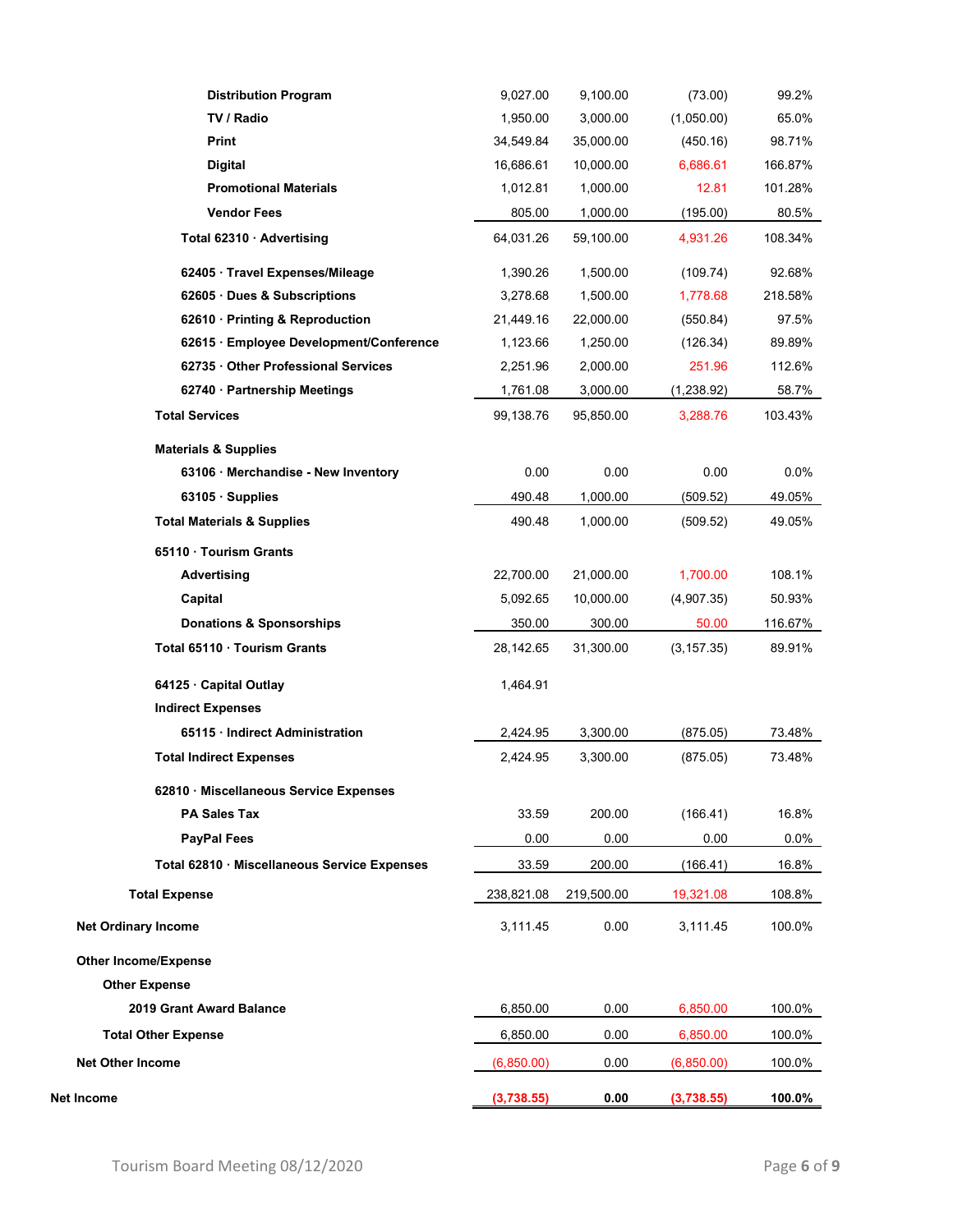# **Greene County Tourist Promotion Agency Profit & Loss Budget vs. Actual**

|                                         | January through June 2020 |               |                          |                         |                       |
|-----------------------------------------|---------------------------|---------------|--------------------------|-------------------------|-----------------------|
|                                         | Jan - Jun<br>${\bf 20}$   | <b>Budget</b> | \$ Over<br><b>Budget</b> | $%$ of<br><b>Budget</b> | 2020<br><b>Budget</b> |
| <b>Ordinary Income/Expense</b>          |                           |               |                          |                         |                       |
| Income                                  |                           |               |                          |                         |                       |
| 43310 County Personnel Contribution     | 24,442.35                 | 27,599.83     | (3, 157.48)              | 88.56%                  | 55,199.71             |
| 43110 · Hotel/Motel Tax                 | 45,629.90                 | 83,875.00     | (38, 245.10)             | 54.4%                   | 165,000.00            |
| 43115 Charges for Services              |                           |               |                          |                         |                       |
| <b>Advertising Sales</b>                |                           |               |                          |                         |                       |
| <b>Co-Op Advertising Sales</b>          | 0.00                      | 1,000.00      | (1,000.00)               | 0.0%                    | 1,000.00              |
| <b>Visitor Guide Ad Sales</b>           | 8,325.00                  | 7,500.00      | 825.00                   | 111.0%                  | 7,500.00              |
| <b>Total Advertising Sales</b>          | 8,325.00                  | 8,500.00      | (175.00)                 | 97.94%                  | 8,500.00              |
| <b>Inventory Sales</b>                  | 134.11                    | 250.00        | (115.89)                 | 53.64%                  | 750.00                |
| <b>Partnership Dues</b>                 | 6,680.00                  | 6,700.00      | (20.00)                  | 99.7%                   | 6,750.00              |
| <b>Print &amp; Copy</b>                 | 165.00                    | 0.00          | 165.00                   | 100.0%                  | 0.00                  |
| Seminar/Training                        | 0.00                      | 0.00          |                          | 0.0%                    | 0.00                  |
| Sponsorship                             | 550.00                    | 0.00          | 550.00                   | 100.0%                  | 0.00                  |
| <b>Tours</b>                            | 0.00                      | 0.00          |                          | $0.0\%$                 | 0.00                  |
| Total 43115 · Charges for Services      | 15,854.11                 | 15,450.00     | 404.11                   | 102.62%                 | 16,000.00             |
| 43120 Grant Funding                     |                           |               |                          |                         |                       |
| <b>Rivers of Steel</b>                  | 0.00                      | 15,000.00     | (15,000.00)              | 0.0%                    | 15,000.00             |
| Total 43120 · Grant Funding             | 0.00                      | 15,000.00     | (15,000.00)              | $0.0\%$                 | 15,000.00             |
| 43125 CARES Act Funding                 | 0.00                      | 0.00          |                          | 0.0%                    | 0.00                  |
| 43205 · Interest Income                 | 201.88                    | 500.02        | (298.14)                 | 40.37%                  | 1,000.00              |
| 48900 · Shipping and Delivery Income    | 0.00                      | 0.00          |                          | 0.0%                    | 0.00                  |
| <b>Total Income</b>                     | 86,128.24                 | 142,424.85    | (56, 296.61)             | 60.47%                  | 252,199.71            |
| <b>2019 Grant Award Balance</b>         | 6,850.00                  | 0.00          | 6,850.00                 | 100.0%                  | 6,850.00              |
| 2018 Greene River Trail Project Balance | 15,000.00                 | 0.00          | 15,000.00                | 100.0%                  | 15,000.00             |
| <b>Gross Profit</b>                     | 107,978.24                | 142,424.85    | (34, 446.61)             | 75.81%                  | 274,049.71            |
| <b>Expense</b>                          |                           |               |                          |                         |                       |
| Personnel/Payroll                       |                           |               |                          |                         |                       |
| 61105 · Salaries & Wages                | 33,077.14                 | 38,750.02     | (5,672.88)               | 85.36%                  | 77,500.00             |
| 61205 · Medical Coverage                | 13,268.45                 | 15,875.02     | (2,606.57)               | 83.58%                  | 31,750.00             |
| 61210 · Workers Comp.                   | 61.58                     | 120.00        | (58.42)                  | 51.32%                  | 140.00                |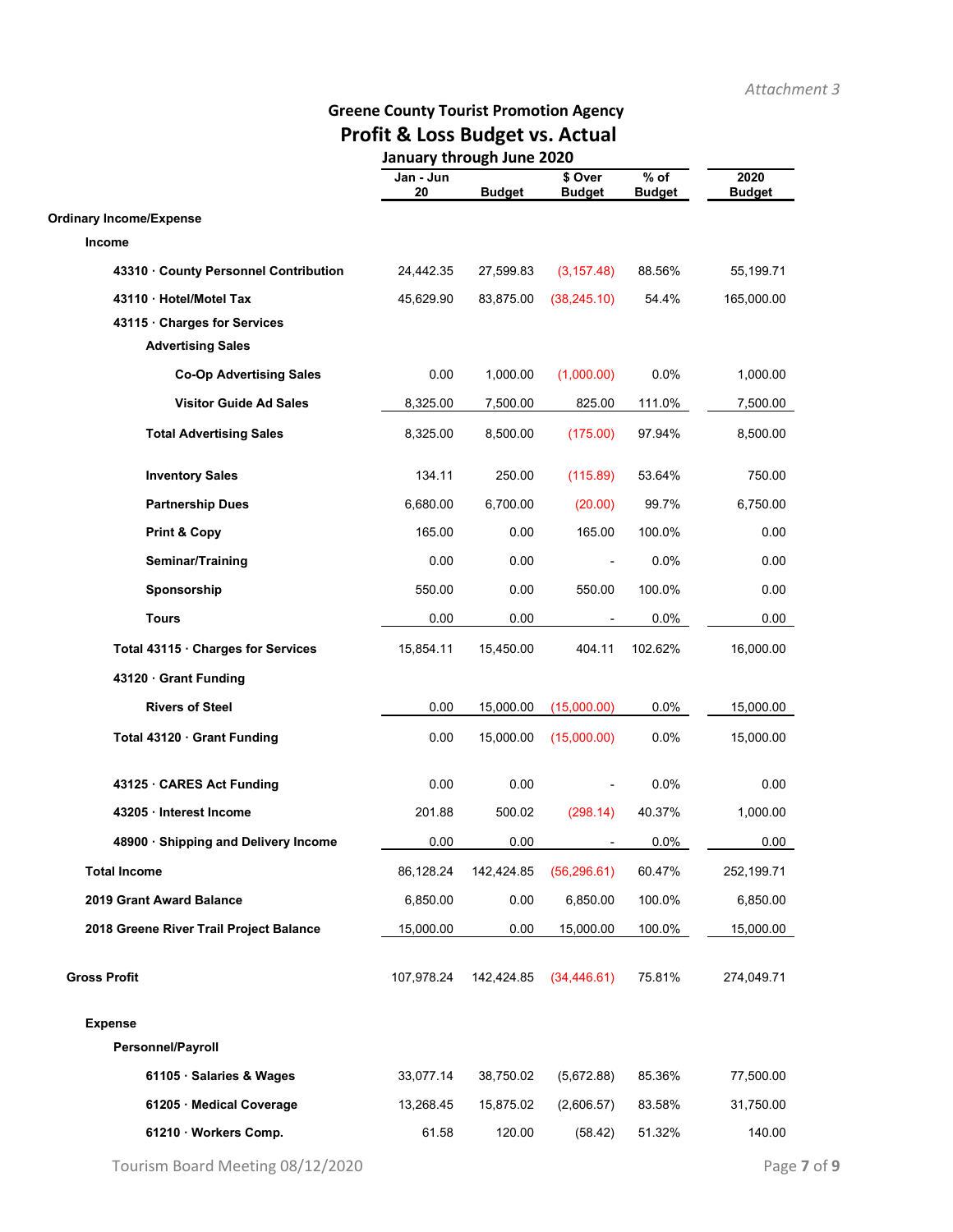| 61215 · Unemployment Comp.                         | 512.16    | 733.34    | (221.18)                     | 69.84%  | 1,100.00   |
|----------------------------------------------------|-----------|-----------|------------------------------|---------|------------|
| 61221 Social Security Tax                          | 1,861.22  | 2,450.02  | (588.80)                     | 75.97%  | 4,900.00   |
| 61222 · Medicare Tax                               | 435.30    | 575.02    | (139.72)                     | 75.7%   | 1,150.00   |
| 61225 Life Insurance                               | 95.60     | 99.98     | (4.38)                       | 95.62%  | 200.00     |
| 61230 Retirement                                   | 0.00      | 0.00      | $\overline{\phantom{a}}$     | $0.0\%$ | 4,000.00   |
| <b>Total Personnel/Payroll</b>                     | 49,311.45 | 58,603.40 | (9,291.95)                   | 84.14%  | 120,740.00 |
| Services                                           |           |           |                              |         |            |
| 62205 Local Service                                | 432.57    | 600.00    | (167.43)                     | 72.1%   | 1,200.00   |
| 62305 · Postage/Shipping                           | 3,249.95  | 2,350.00  | 899.95                       | 138.3%  | 3,000.00   |
| 62310 · Advertising<br>Print                       |           |           |                              |         |            |
|                                                    |           |           |                              | 71.43%  |            |
| <b>Chamber of Commerce</b><br>GreeneScene / Direct | 250.00    | 350.00    | (100.00)                     |         | 350.00     |
| <b>Results</b><br>Herald-Standard / GC             | 0.00      | 900.00    | (900.00)                     | 0.0%    | 1,800.00   |
| Messenger<br>New South Media - WV                  | 0.00      | 0.00      |                              | 0.0%    | 0.00       |
| Living                                             | 1,700.00  | 3,400.00  | (1,700.00)                   | 50.0%   | 5,100.00   |
| <b>Observer-Reporter</b>                           | 0.00      | 756.00    | (756.00)                     | 0.0%    | 1,212.00   |
| <b>VisitPA</b>                                     | 5,490.00  | 5,490.00  | $\overline{\phantom{a}}$     | 100.0%  | 5,490.00   |
| VisitPittsburgh                                    | 4,200.00  | 4,200.00  | $\overline{\phantom{a}}$     | 100.0%  | 4,200.00   |
| Where & When                                       | 1,100.00  | 2,200.00  | (1,100.00)                   | 50.0%   | 3,300.00   |
| <b>Misc. Print</b>                                 | 2,900.00  | 900.00    | 2,000.00                     | 322.22% | 900.00     |
| <b>Total Print</b>                                 | 15,640.00 | 18,196.00 | (2,556.00)                   | 85.95%  | 22,352.00  |
| <b>Digital</b>                                     |           |           |                              |         |            |
| <b>Email Marketing</b>                             | 202.50    | 300.00    | (97.50)                      | 67.5%   | 600.00     |
| <b>Social Media Advertising</b>                    | 0.00      | 500.00    | (500.00)                     | 0.0%    | 1,250.00   |
| www.VisitPA.com                                    | 4,270.00  | 4,270.00  | $\overline{\phantom{a}}$     | 100.0%  | 4,270.00   |
| www.VisitPITTSBURGH.com                            | 1,500.00  | 1,500.00  | $\qquad \qquad \blacksquare$ | 100.0%  | 1,500.00   |
| Misc. Digital                                      | 450.00    | 0.00      | 450.00                       | 100.0%  | 0.00       |
| <b>Website Hosting</b>                             | 25.00     | 300.00    | (275.00)                     | 8.33%   | 4,300.00   |
| <b>Photo/Video Production</b>                      | 0.00      | 0.00      |                              | $0.0\%$ | 0.00       |
| <b>Total Digital</b>                               | 6,447.50  | 6,870.00  | (422.50)                     | 93.85%  | 11,920.00  |
| TV / Radio                                         |           |           |                              |         |            |
| <b>WANB Radio</b>                                  | 200.00    | 745.72    | (545.72)                     | 26.82%  | 1,740.00   |
| Total TV / Radio                                   | 200.00    | 745.72    | (545.72)                     | 26.82%  | 1,740.00   |
| <b>Promotional Materials</b>                       | 0.00      | 250.00    | (250.00)                     | 0.0%    | 500.00     |
| <b>Vendor Fees</b>                                 | 135.00    | 400.00    | (265.00)                     | 33.75%  | 700.00     |
| <b>Distribution Program</b>                        | 3,802.90  | 4,563.52  | (760.62)                     | 83.33%  | 9,127.00   |
| Total 62310 · Advertising                          | 26,225.40 | 31,025.24 | (4,799.84)                   | 84.53%  | 46,339.00  |